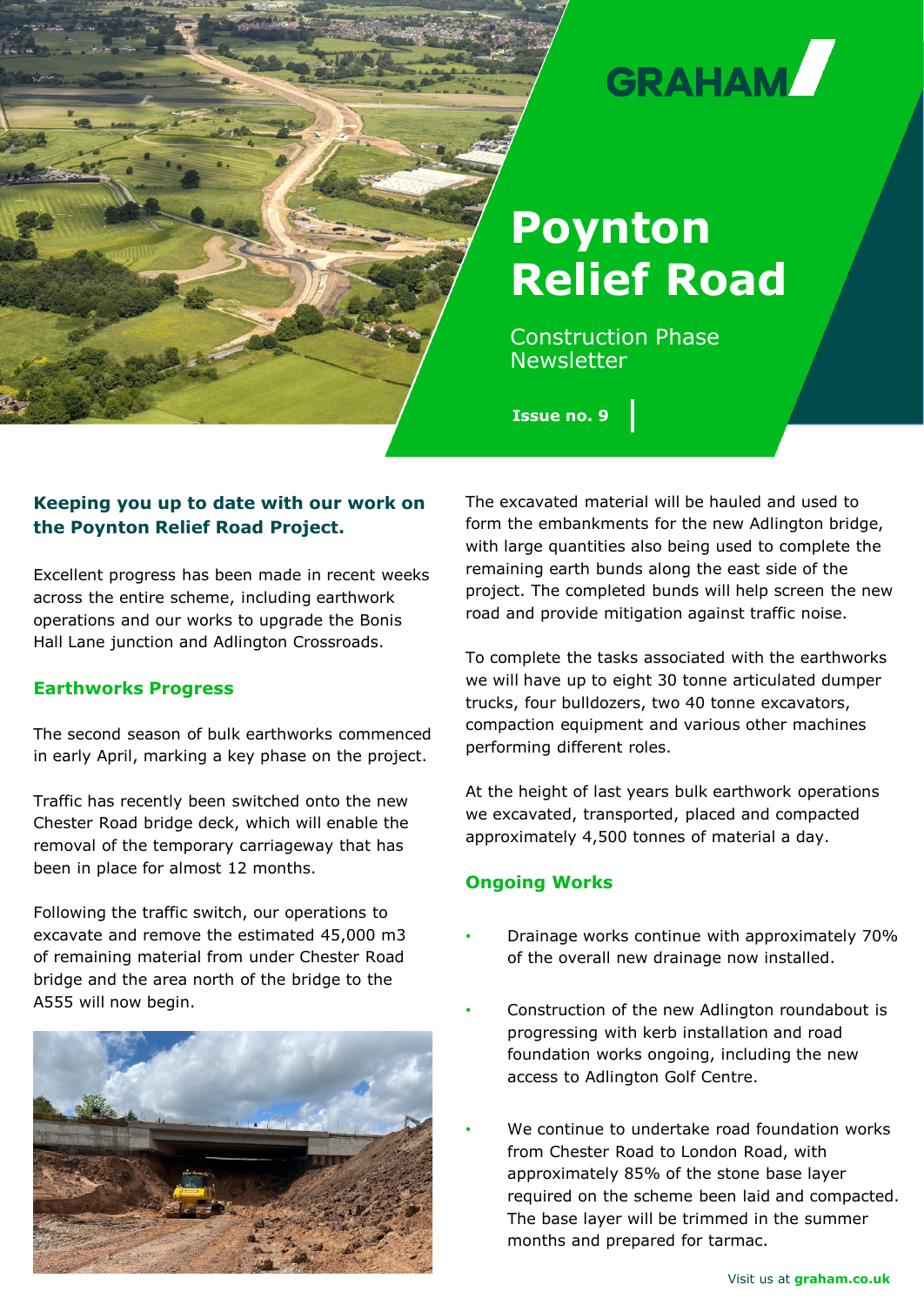# **Attenuation Tank & Pumping Station Construction**

Works recently started to construct the new attenuation tank and pumping station close to the new Chester Road bridge. The 30m x 7.5m attenuation tank is essentially a large container tank that will act as a buffer by storing excess surface water and prevent the Poynton Relief Road flooding in the future.

The tank will be constructed with 3,024 bespoke modular storage blocks that will act as a soakaway and when completed will accommodate 574,560 litres of water.



The works included the installation of 186 sheet piles to a depth of up to 10m, using a piling rig and hydraulic vibro-hammer machine. The piling machine transfers vertical vibrations to the sheet pile via a hydraulic clamp, loosing the soil and aiding the installation of piles. The team took the decision to pre-auger and excavate 6m into the ground ahead of the sheet pile installation, in order to minimise the vibration levels on our neighbours.



Following the construction of the attenuation tank we will install 3 pumps, which have the capacity to pump 200 litres of water a second from the tank to 2 newly constructed attenuation ponds.

The 3 pumps will be able to pump the tank from full to empty in approximately 48 minutes, with the water being pumped in a controlled way through 220m of new rising main drainage pipe to the attenuation ponds. The ponds will then hold the water before allowing it to drain away naturally.

# **Bonis Hall Lane Junction**

Final works are taking place on the Bonis Hall Lane junction, including the installation of power to the new street lighting columns and road signage. Commissioning of the new permanent traffic light signals and surfacing of the footpath will also be carried out in the coming weeks. Landscaping works will be undertaken in the autumn to complete the junction upgrade.



#### **Adlington Crossroads**

Good progress has been made on the Adlington crossroads upgrade, with electrical and BT diversions successfully carried out. Kerb installation and footpath construction is ongoing on the Mill Lane side of the crossroads, with works to widen the existing carriageway also continuing.